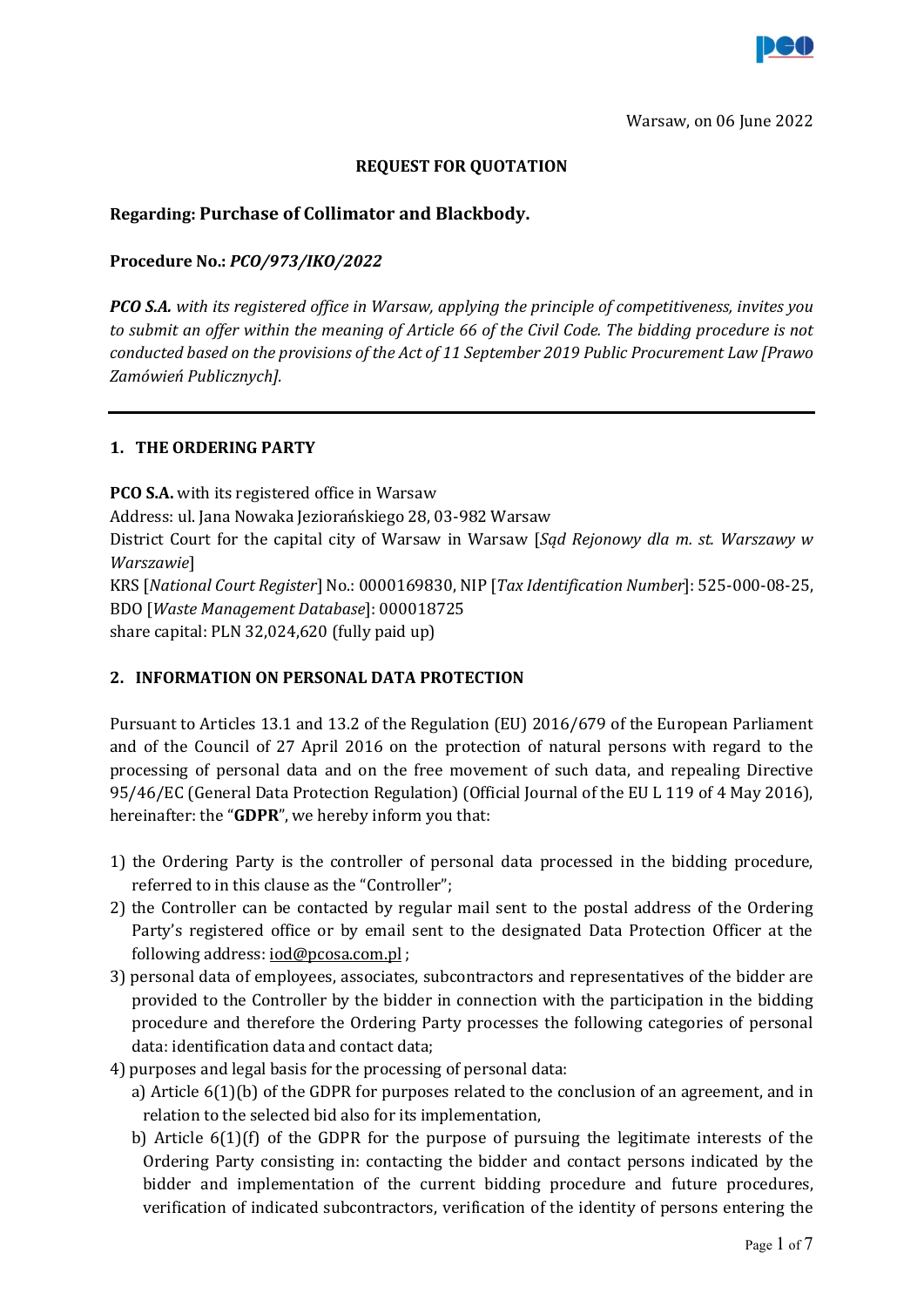

Ordering Party's premises; the assertion of claims and defense against claims, and for archiving purposes,

- c) with regard to the bid that will be selected, the legal basis for the processing is also provided by Article 6(1)(c) of the GDPR in connection with Article 74 of the Accounting Act [Ustawa o rachunkowości] of 29 September 1994, as well as Article 70 of the Tax Ordinance Act [Ordynacja Podatkowa] of 29 August 1997, i.e. the data are processed for the tax and accounting purposes;
- 5) providing personal data is voluntary, but it is a condition for participation in this procedure;
- 6) the anticipated recipients of personal data may be entities supporting the Ordering Party's activities, i.e. service technicians and suppliers of IT systems, including IT equipment on which these data are processed, law firms and tax advisory firms, consulting companies and auditors, postal operators and courier companies, server providers and suppliers - including companies operating these servers, debt collection companies. Personal data may be transferred to members of the PGZ Capital Group, including posted in the offer database administered by PGZ S.A.;
- 7) personal data will not be subject to automated decision making, including profiling as referred to in Article 22(1) of the GDPR and will not be transferred outside the European Economic Area;
- 8) personal data will be retained for the entire duration of the procedure in question, and for a period of 5 years thereafter. With regard to the successful bid, the period of 5 years shall be counted from the beginning of the year following the financial year in which the operations and transactions related to the procedure in question were finally completed, paid off, settled or time-barred. In the event that a claim is submitted to the Ordering Party or there is a claim related to the procedure on the Ordering Party's side, the data may be processed for the whole duration of pursuing these claims or defending against them;
- 9) data subjects have the right to access their data and the right to rectify, erase, restrict processing of their data, and in some situations they also have the right to data portability and the right to object to data processing thereof. They also have a right to lodge a complaint with the supervisory authority, which is the President of the Office for Personal Data Protection [Prezes Urzędu Ochrony Danych Osobowych] (address: 00-193 Warsaw, ul. Stawki 2).

The bidder is obliged to make all persons acting for the bidder, whose data will be made available to the Ordering Party, familiar with the content of the above information clause regarding the processing of personal data. The Ordering Party reserves the right to request the bidder to provide evidence of the fulfillment of the above obligation within a period of 5 years counted from the end of this procedure.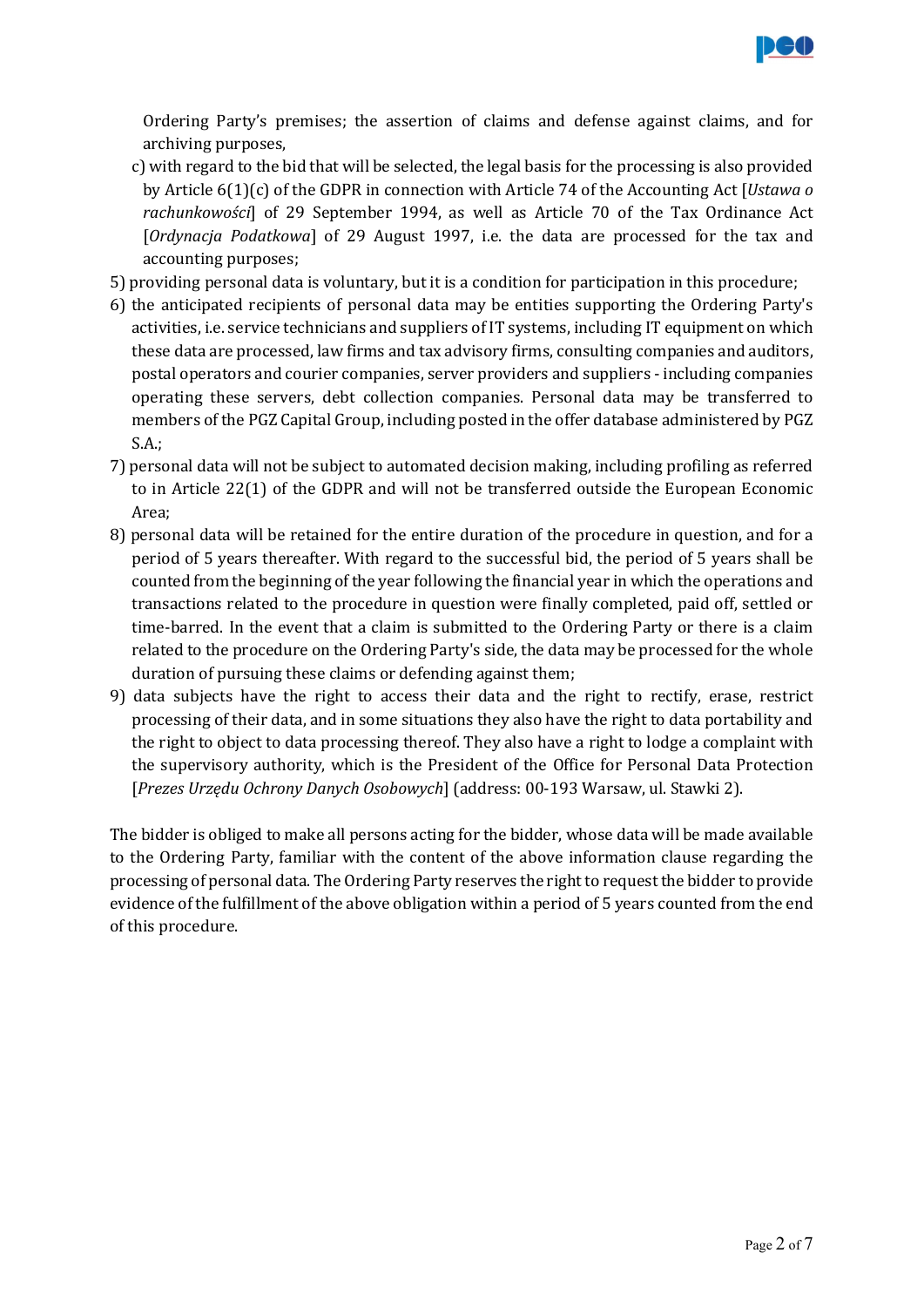

# 3. DESCRIPTION OF THE SUBJECT MATTER OF THE CONTRACT

The Ordering Party invites bids for the sale of an Off-Axis Reflective Collimator and a corresponding Blackbody along with the complementary services.

### 3.1.Parameters of the object of the Contract:

#### 3.1.1.Obligatory requirements.

### Off-axis reflective collimator:

- Collimator type: off-axis, reflective
- Spectral range:  $0.4 \mu m$  to  $15 \mu m$
- Aperture: not less than 50 mm
- Focal length: not less than 260 mm
- Field of view: not less than 2.8°
- Number of tests: 1
- Operating temperature range: 10°C to 35°C
- Resolution: on axis diffraction limit
- Acceleration endurance of not less than 600 deg/s^2, while maintaining the position of the collimator axis with an accuracy of  $\pm 10$  mrad
- Weight below 30 kg
- Compatible with the blackbody integrated with the illuminator specified below

#### Blackbody integrated with visible light illumination and controller:

- ΔT temperature setting (difference between test and background temperature) of approximately 5K and 25K with ±20% accuracy
- Azimuth and elevation test position adjustment for zeroing the position of the center of the cross relative to the external mechanical base within ±1°
- Illumination and variable intensity adjustment of the test light in the visible light (white light)
- Switching between blackbody (IR) and illuminator (VIS) mode
- Acceleration endurance not less than  $600 \text{ deg/s}^2$
- Weight below 5 kg
- Compatible with the collimator specified above.

### 3.1.2. Additional requirements included in the scoring:

None.

#### 3.1.3. Complementary services

- assembly, installation and start-up in accordance with the model agreement constituting Appendix No. 1 to this Request
- training on the collimator's handling and operation: training for 5 persons, at the Ordering Party's premises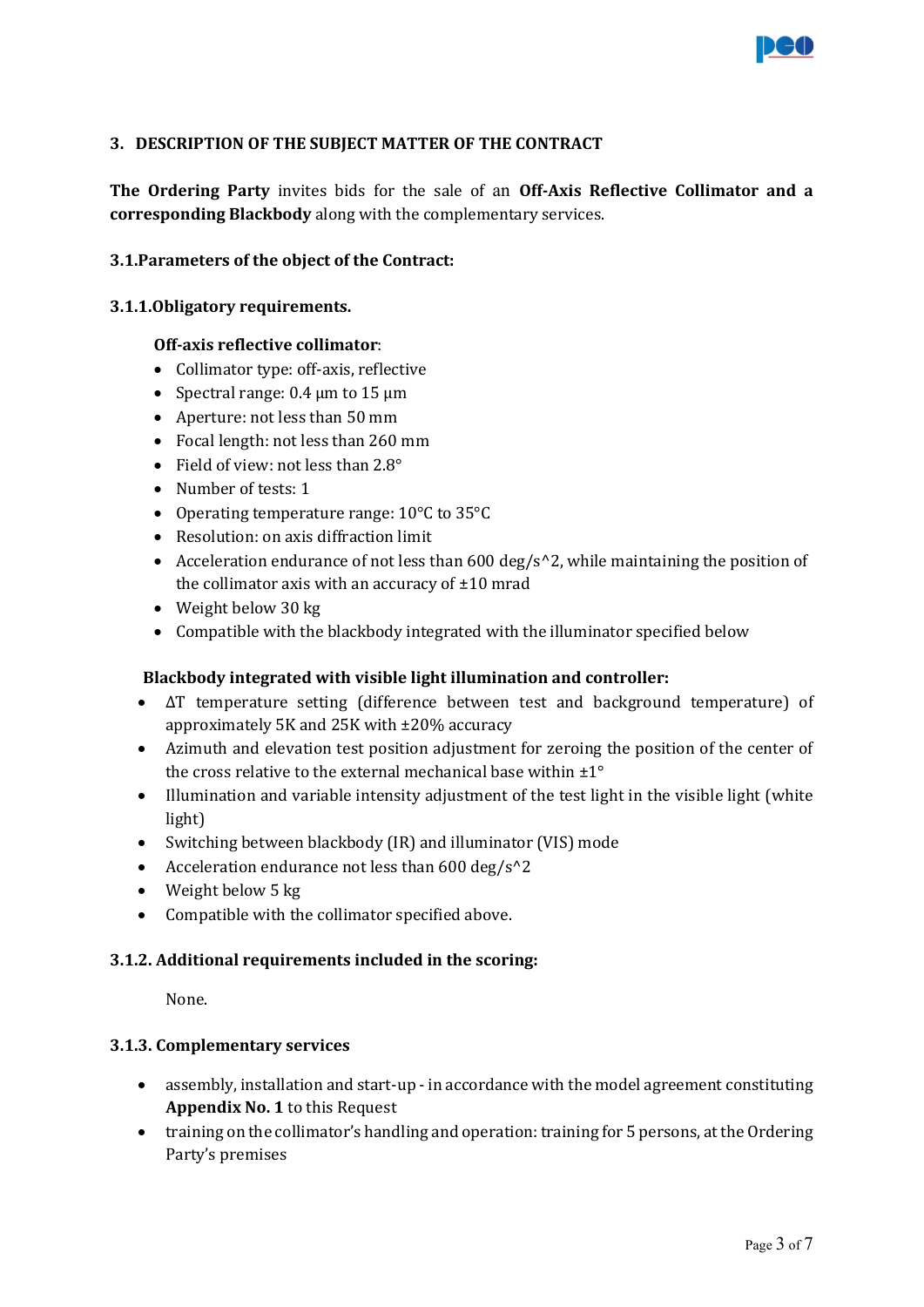

# 3.1.4. Miscellaneous:

The bidder shall provide, at his own expense, technical and operating documentation, including:

- $\triangleright$  operating manual and safety instructions in Polish, in both printed and electronic form,
- $\triangleright$  maintenance and servicing instructions in Polish, in both printed and electronic form.

Equipment must be CE-marked and have an EC declaration of conformity.

The bid should include the configuration and installation drawing and information on weight and dimensions, its power supply requirements and any other installation requirements.

# 3.2. Contract performance date.

The Ordering Party expects the contract to be completed within the deadline proposed in the bid, but not later than 12 weeks from the date of the conclusion of the agreement. The proposed deadline shall be deemed to have been met if a final acceptance report is signed without reservations before the deadline expires.

# 3.3. Delivery and acceptance conditions.

In accordance with the model agreement attached as Appendix no. 1 to this Request.

# 3.4. Warranty period and scope.

Minimum 24 months counted from the date of signing the final acceptance report. In other respects, in accordance with the model agreement attached as Appendix no. 1 to this Request.

## 3.5. Post-warranty service conditions.

In accordance with the model agreement attached as **Appendix no. 1** to this Request

# 3.6.Terms of payment

In accordance with the model agreement attached as Appendix no. 1 to this Request.

# 4. BID PREPARATION

A bidder who is capable of performing the contract described above should submit a bid to the Ordering Party in accordance with this Request and providing at least the following information:

- 1) name, address and Tax ID [NIP if registered in Poland] of the bidder;
- 2) manufacturer's details and specification of the offered Equipment (type / model)
- 3) in the case of a commercial agency a document issued by the manufacturer confirming the scope of the agency;
- 4) technical specification of the offered Equipment confirming the fulfilment of obligatory requirements indicated in point 3.1.1. of this Request;
- 5) specification of the fulfilled additional requirements included in the scoring according to the point. 3.1.2. of this Request;
- 6) the net price (to which VAT shall be added according to the applicable regulations) broken down into the price of the offered goods and remuneration for individual complementary services (with the training services broken down into each of the items specified in point 3.1.3. of this Request);
- 7) deadline for performance of the contract;
- 8) warranty period;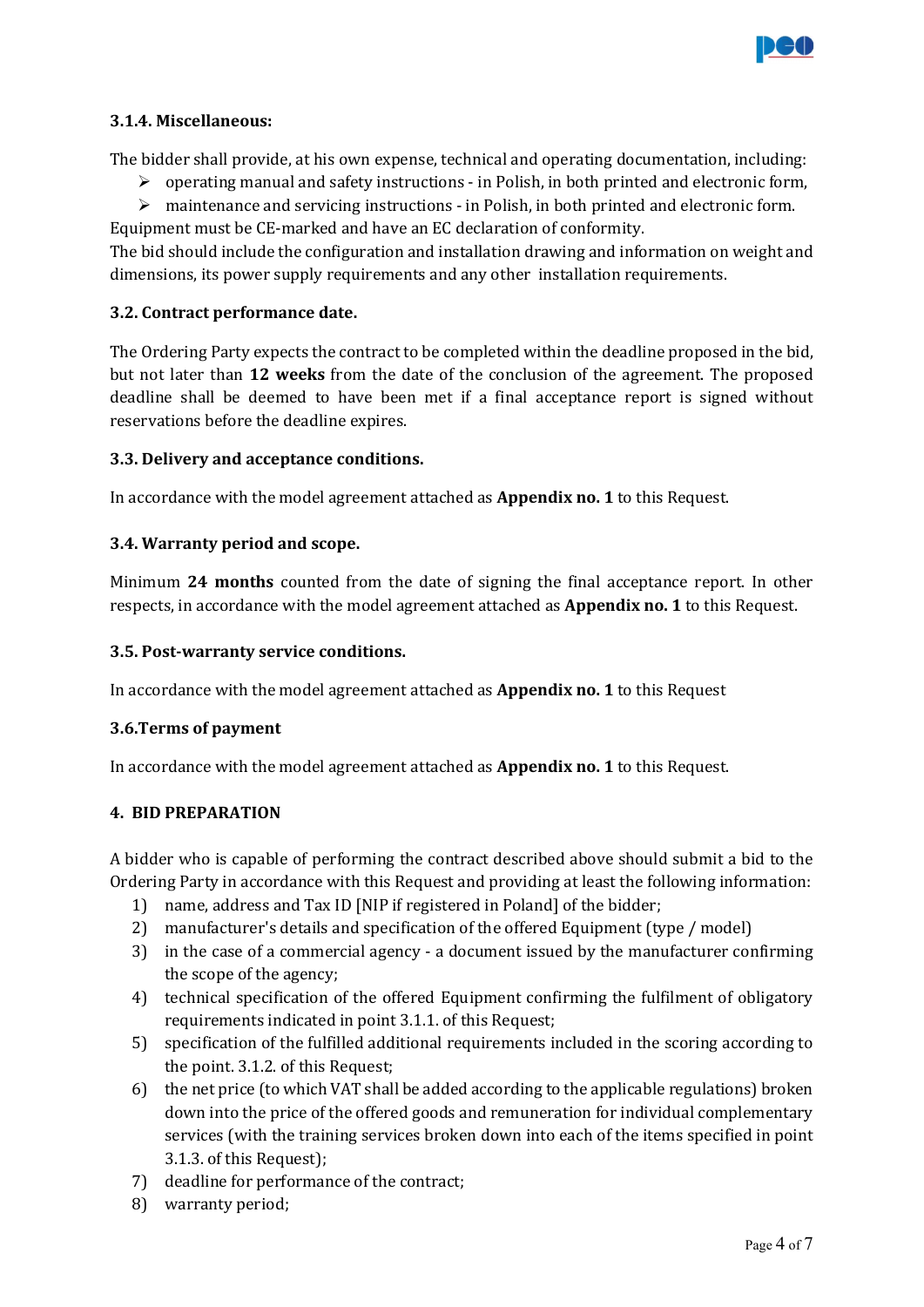

- 9) terms of payment;
- 10) a declaration stating that the submitted document constitutes an offer within the meaning of the Civil Code and containing the bidder's commitment, during the validity period of the bid and in the event of its acceptance by the Ordering Party, to conclude an agreement on the terms specified in this Request for Quotation, in the model agreement attached as Appendix no. 1 to this Request for Quotation and in the bid;
- 11) documents certifying that the bid signatories are authorised to represent the bidder.

The bid shall bear the bidder's company stamp and shall be signed by a person authorized to act on behalf of the bidder, with a name stamp affixed if the signature is illegible.

# The bid should be valid for a minimum of 90 days after the date of its submission.

# 5. DEADLINE, PLACE AND METHOD OF SUBMISSION OF THE BIDS

- 5.1. A written bid must be submitted by courier, regular mail or in person, by 3:00 p.m. on June 20, 2022, and must be marked as follows: "Bid under procedure number PCO/973/IKO/2022 Do not open without authorization."
- 5.2. Bids not complying with this Request for Quotation, in particular those which do not meet the formal requirements specified in point 4, or the bids received by the Ordering Party after the deadline, shall be rejected without consideration.
- 5.3. During the examination and evaluation of bids, the Ordering Party may request clarifications and additions to the contents of submitted bids by the bidder, under pain of rejection. The supplements cannot be aimed at changing any significant elements of the bid.
- 5.4. Until the expiry of the deadline for submission of bids, the Ordering Party shall allow bidders to submit queries about this procedure containing requests (with a justification) to clarify, explain or modify certain conditions of the procedure, including elements of the model agreement.

# 6. SOURCES OF ADDITIONAL INFORMATION ON THE CONTRACT

Additional information on the contract may be obtained by phone or email from:

- 1. Katarzyna Łyszczarczyk, Tel.: +48 22 381 77 52, Email: katarzyna.lyszczarczyk@pcosa.com.pl – for formal matters
- 2. Szymon Korotko Tel.: +48 22 381 77 85, Email: szymon.korotko@pcosa.com.pl – for technical matters;

# 7. BID EVALUATION CRITERIA

The Ordering Party shall select the most economically advantageous bid based on the following criteria (adjust as needed):

| 1) net price            | $-75\%$ (75 points.); |
|-------------------------|-----------------------|
| 2) performance deadline | $-20\%$ (20 points);  |
| 3) terms of payment     | $-5\%$ (5 points).    |

Within the "net price" criterion, the Ordering Party shall award points for the net price offered, according to the following formula: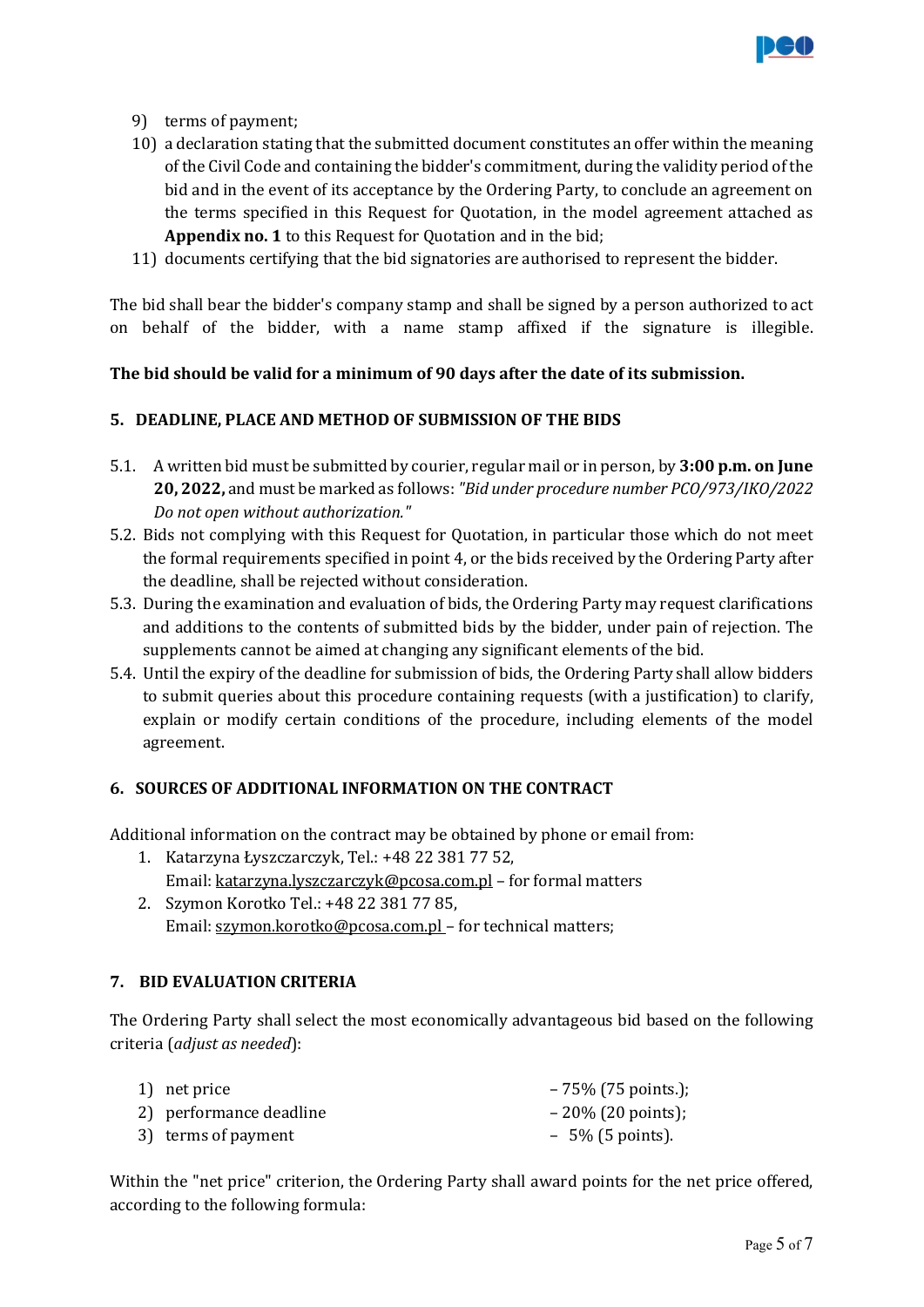

 minimum net price offered in the procedure Score = ---------------------------------------------------------------------- x 75 net price offered by the currently evaluated bid

Within the " performance deadline" criterion, the Ordering Party shall award points for the offered performance deadline (counted in weeks from the date of the conclusion of the agreement to the date of signing the final acceptance report without reservations), according to the following formula:

 the shortest performance deadline offered in the procedure Score = --------------------------------------------------------------------------------------- x 20 performance deadline offered by the currently evaluated bid

Within the "terms of payment" criterion, the Ordering Party shall award points for the terms of payment expected by the Bidder in such a manner that an offer fully meeting the Ordering Party's requirements as specified in point 3.5 of this Request for Quotation shall be awarded 5 points, whereas any offer which fails to fully meet the requirements shall be awarded 0 points.

The Ordering Party reserves the right to verify the veracity of the statements contained in the bid by a given bidder, including the right to request additional documents.

# 8. SELECTION OF THE MOST ADVANTAGEOUS BID

The most advantageous bid shall be deemed to be the bid meeting the Ordering Party's requirements specified in point 4 of this Request, which obtained the highest total number of points according to the provided parameters (the highest final bid score). After the selection of the most advantageous bid, based on the criteria specified in point 7 of this Request, the Ordering Party shall notify all bidders.

The Ordering Party shall invite the bidder whose bid meets all the above mentioned requirements and will be evaluated as the most advantageous one based on the evaluation criteria given above to conclude an agreement on the terms set out in the model agreement attached as Appendix no. 1 to this Request for Quotation, taking into account the bidder's terms and conditions contained in his bid.

Should the selected bidder evade entering into an agreement within 14 days from the date the agreement is handed over to the bidder to sign, the Ordering Party reserves the right to select the most advantageous bid from among the remaining bids submitted, which does not exclude the liability for damages of the bidder evading entering into an agreement.

Until the conclusion of the agreement with the selected bidder, the Ordering Party reserves the right to cancel the procedure or to change its conditions in any way it chooses, without providing any reason. The Ordering Party's decisions made in the course of the procedure shall not be subject to appeal.